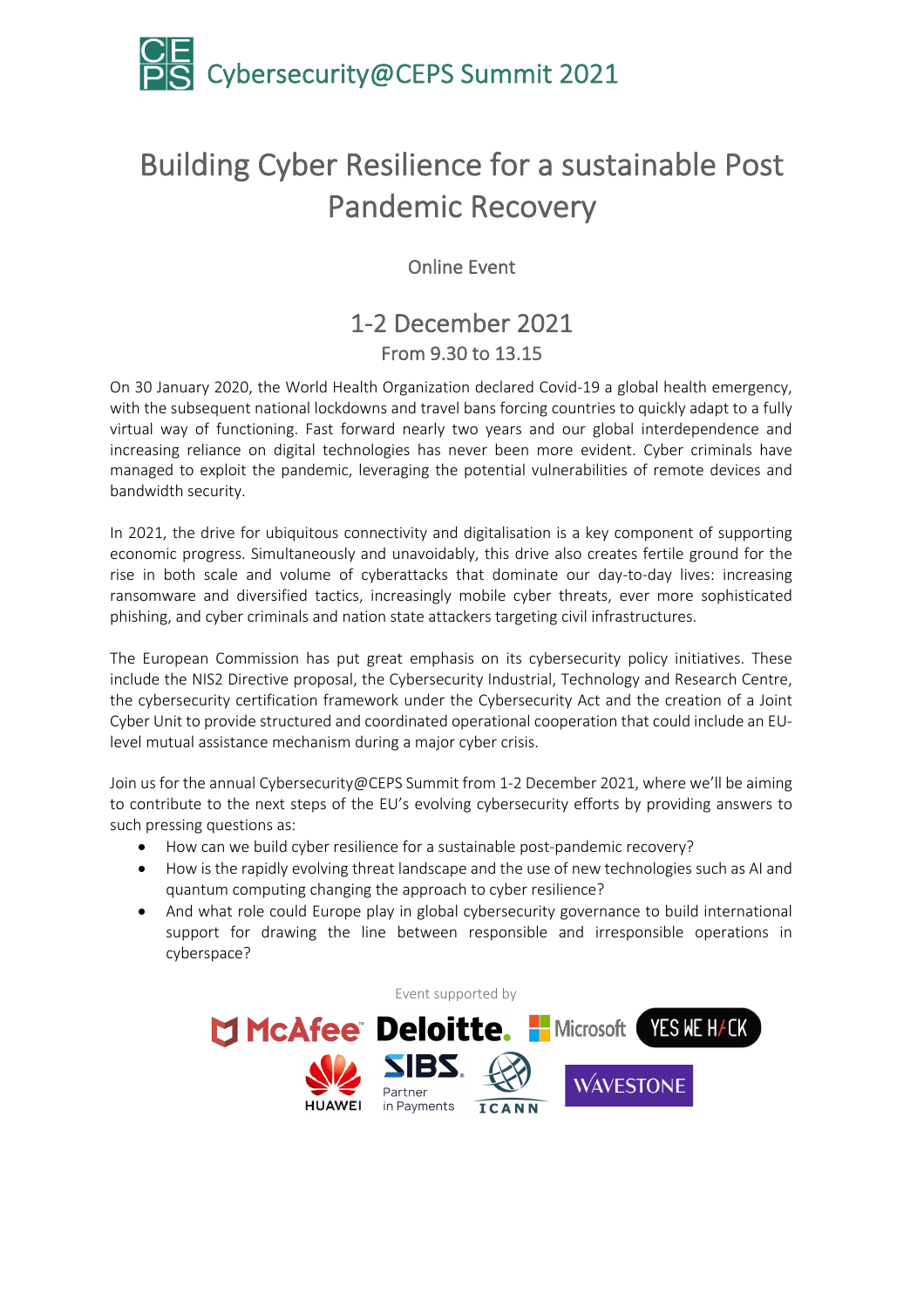

# AGENDA DAY ONE – December, 1st

# 9.30-11.00 Opening Session

#### Welcome

Lorenzo Pupillo, Head of the Cybersecurity@CEPS Initiative

#### Keynote speakers

Jakub Boratynski, Head of the Cybersecurity and Privacy Unit, DG CNECT

Raj Samani, McAfee Fellow, Chief Scientist

Jan Vanhaecht, Partner, Risk Advisory & Martina Calleri, Cybersecurity Specialist, Deloitte Consulting & Advisory

## Q&A

# 11.00-12.00 Session I: The NIS2 Directive is on its way

Eva Kaili, Member of European Parliament and NIS2 Shadow rapporteur

Florian Pennings, Director Government Affairs Cybersecurity, Microsoft

Sandra Schmitz, Postdoctoral Researcher at University of Luxemburg

 Svetlana Schuster, Head of Sector Implementation and Review of the NIS Directive, DG CNCET

Chair: Luigi Rebuffi, Secretary General ECSO

# 12.00-12.15 Virtual Coffee break

# 12.15-13.15 Session II: Coordinated Vulnerability Disclosure Policies in the EU: state of play and future initiatives

 Marnix Dekker, Coordinator NIS Directive and Vulnerabilities Disclosure Policy, ENISA Valery Vander Geeten, Legal Officer, Centre for Cybersecurity Belgium Kevin Gallerin, CEO APAC, YesWeHack Laurent Bernat, Senior Policy Analyst, OECD Chair: Rayna Stamboliyska, RS Strategy

Event supported by MCAfee Deloitte. I Microsoft YES NE H/CK **SIBS WAVESTONE** Partner in Payments